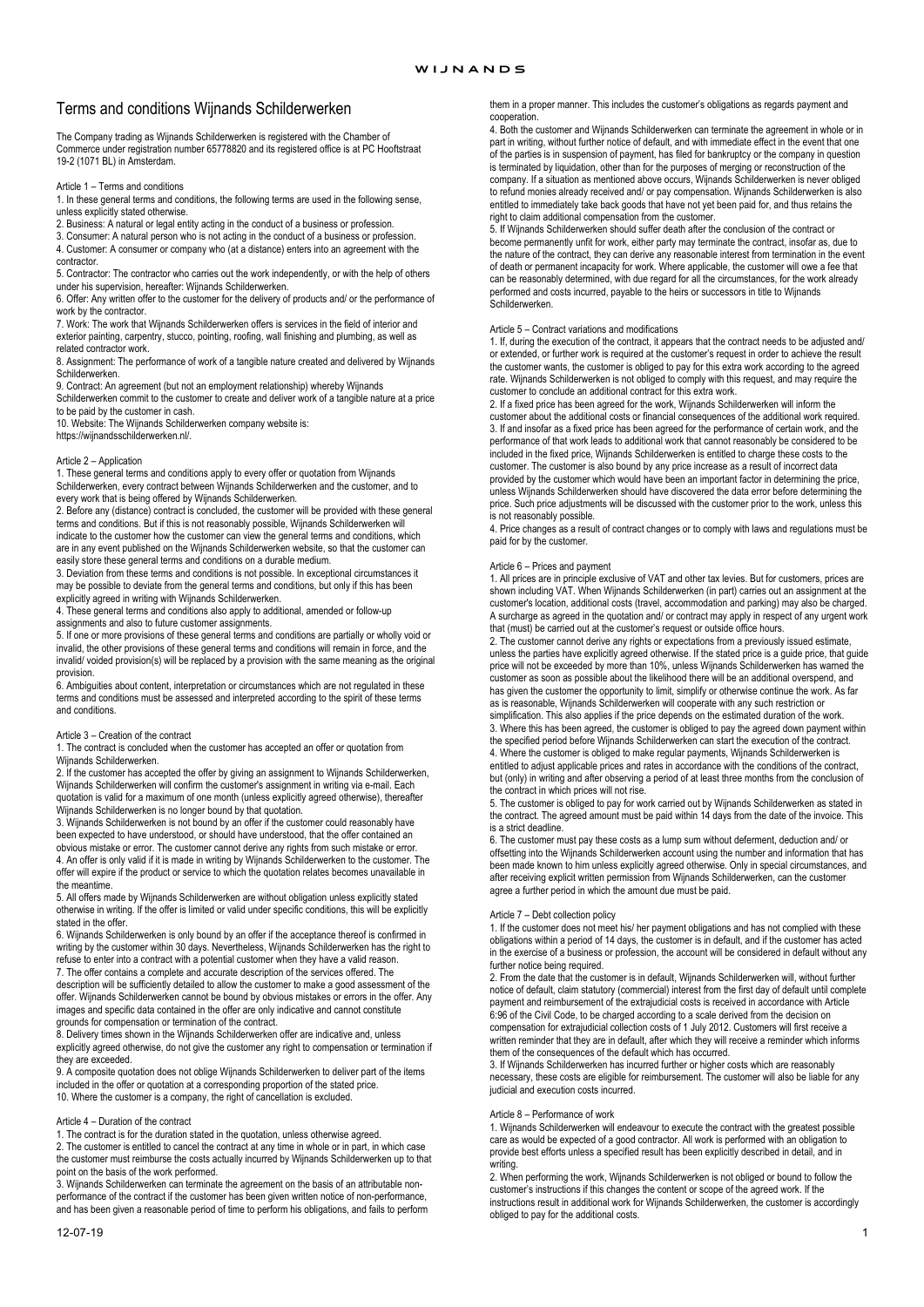3. Whether they are required or not, Wijnands Schilderwerken does not request permits or other documents from a government or other authorities. The customer is responsible for the timely acquisition of the permits and/ or approvals required. Any damage or delay as a result of the absence of these permits or permissions shall be at the customer's expense and risk. The customer explicitly indemnifies Wijnands Schilderwerken against all (consequential) damage resulting from the absence of permits and permissions. Wijnands Schilderwerken will charge the (consequential) damage to the customer and the customer is obliged to compensate Wijnands Schilderwerken for such damage.

4. Wijnands Schilderwerken is entitled to engage third parties for the execution of the work at its own discretion. If any third party performs work for which some terms and conditions of this third party apply, the customer has the right to invoke the conditions which are most favourable to

him, unless other agreements have been explicitly concluded with Wijnands Schilderwerken. 5. Wijnands Schilderwerken undertakes to inform the customer of demonstrable defects in the method(s), instructions, orders or constructions prescribed by or on behalf of the customer, and demonstrable defects in building materials and aids made available or prescribed by the customer, if and insofar as Wijnands Schilderwerken knew about them, or should have known about them

6. Wijnands Schilderwerken indemnifies the customer against claims from third parties for damages insofar as these have been caused by the execution of the work, and are due to the carelessness, negligence, or wrongful acts of Wijnands Schilderwerken, its subcontractors or

suppliers. 7. The customer must provide Wijnands Schilderwerken in good time, and in any event before the start of the work, with all necessary written documentation which may be required. 8. The customer is obliged to ensure that:

 a. all information, data and documents required for the implementation of the contract (including maps, drawings, surveys, domestic house connections and more) are made available to Wijnands Schilderwerken in good time and in the manner requested by Wijnands

Schilderwerken; b. Wijnands Schilderwerken can on the agreed dates and times gain access to the work site, which meets the applicable legal (safety) requirements and working conditions (whether or not they conform to the CAO). In the absence of this, Wijnands Schilderwerken is entitled to suspend its work until this stipulation is met, without being obliged to make compensation for any damage caused by the delay;

 c. the third parties engaged by the customer perform their work and/ or deliveries in such a way that Wijnands Schilderwerken is not delayed or impeded in the execution of the contract or work:

 d. Wijnands Schilderwerken has sufficient timely opportunity for the supply, storage and/ or removal of (building) materials and/ or tools;

 e. Wijnands Schilderwerken has any required scaffolding, edge- and fall protection, and more, which must be made available by the customer in good time, unless the parties have explicitly agreed otherwise in writing;

 f. the work site is in such a condition that Wijnands Schilderwerken can carry out and/ or continue its work without hindrance;

 g. Wijnands Schilderwerken has on-site connection options for electricity, gas and water, and the customer must reimburse the costs of these. Lost working hours as a result of a water, gas or power failure are also at the customer's expense;

 h. the site must have sufficient facilities to manage the complete collection of waste in an appropriate manner;

 i. the work site must (if possible) have a suitable space where tools, machines, materials and more belonging to Wijnands Schilderwerken can be stored without risk of damage or theft of these items. In the event of any theft, loss or damage, the costs will be borne by the customer;

 j. any other facilities reasonably required by Wijnands Schilderwerken and/ or its (sub) contractors must be present at the work site without extra costs being charged to Wijnands Schilderwerken;

 k. the customer makes all necessary provisions to prevent nuisance and/ or damage to the surrounding environment, including environmental damage and consequential damage to goods and property caused by hazardous substances and/ or vibrations;

 l. the customer is furthermore obliged to take care of cleaning the road and placing appropriate warnings in the event of potentially hazardous situations.

9. If the customer does not meet the obligations referred to in this article in good time, Wijnands Schilderwerken is entitled to suspend the execution of the contract until the customer has met these obligations. The costs associated with any incurred delays and/ or the cost of carrying out extra work or other consequences arising therefrom shall be at the customer's expense and risk.

# Article 8A – Execution of façade and stucco work

1. Façade work has a drying time of 7 calendar days from the time of delivery to the customer unless expressly agreed otherwise. During these 7 days, the customer must refrain from any action which may harm this drying process. The customer must take into account that during the drying time the stucco is not fully cured and is more susceptible to any kind of damage. 2. Wijnands Schilderwerken is not obliged to repair work and/ or compensate for any damage nor refund any monies already paid if and insofar as this damage to the stucco is due to the carelessness, negligence, or inappropriate actions by the customer during the drying time. 3. The materials used for the façade work are materials which subsequently harden. Cracks may form/ arise in the stucco over time. This can occur because of the subsurface, or through external causes such as earth tremors. All damage resulting from this is shall be entirely at the customer's expense and risk.

#### Article 8B – Execution of painting work

1. Paintwork has a certain drying time which depends on the type of paint that has been used. Wijnands Schilderwerken is obliged to inform the customer of the specific drying time of each completed work before the moment of delivery. During this drying time, the customer must refrain from any action which may harm this drying process. The customer must take into account that during the drying time the paintwork is not fully cured and the colour may vary from the final result. During this drying time, paintwork can be more susceptible to any kind of damage.

2. Wijnands Schilderwerken is not obliged to repair work and/ or compensate for any damage nor refund any monies already paid if and insofar as this damage to the paintwork is due to the carelessness, negligence, or inappropriate actions by the customer during the drying time.

3. The outcome of the paintwork in the long term depends on several factors, such as the actions of light, weather and the quality of the substrate. If cracks appear in the paintwork due to circumstances which are not the fault of Wijnands Schilderwerken, or by objective criteria should not be borne by Wijnands Schilderwerken, for example earth tremors, all damage so caused shall be entirely at the customer's expense and risk.

4. If defects have occurred in the paintwork after the drying time indicated by Wijnands Schilderwerken, the customer must inform Wijnands Schilderwerken within 2 days at the latest. Wijnands Schilderwerken is obliged to repair any defects in the work that arise after the aforementioned period free of charge, unless the defects are not related to the work, or if these are to be borne by the customer on the basis of the provisions referred to in paragraphs 1 and 3 of this article.

#### Article 8C – Carpentry work

1. The carpentry work performed by Wijnands Schilderwerken can be carried out according to the customer's specific requirements.

2. The right of withdrawal is excluded for all work where Wijnands Schilderwerken delivers custom-made products to the customer's specific requirements.

# Article 9 – Commissioning

1. If the commencement, progress or delivery/ completion of the work or works is delayed because, for example, the customer has not provided all requested information or has not provided it in good time, provides insufficient cooperation, or if the (advance) payment has not been received by Wijnands Schilderwerken in time or due to other circumstances, which shall be at the customer's own expense and risk, Wijnands Schilderwerken is entitled to a reasonable extension of the delivery period. All agreed (delivery) delivery times are never strict deadlines. The customer must give Wijnands Schilderwerken written notice of default and grant it a

reasonable period to still complete the delivery. 2. All damage and additional costs as a result of a delay due to a cause referred to in paragraph 1 shall be at the customer's own expense and risk and can be charged to the customer by Wijnands Schilderwerken.

3. Shipping and/ or transport of the ordered goods is done in the manner determined by Wijnands Schilderwerken's suppliers, but at the expense and risk of the customer.

4. In the event of a phased implementation, or where the customer has to give approval, Wijnands Schilderwerken is entitled to suspend the implementation of the contract until the customer has given his approval. The deadline for approval is 14 days. If the customer has not given approval within this period, the customer will be deemed to have tacitly accepted the delivered items.

5. Wijnands Schilderwerken will make every effort to realise the work within the agreed period, insofar as this can reasonably be expected of it.

6. Where working days are mentioned, this is understood to mean all calendar days with the exception of weekends and recognised national holidays.

7. The customer assumes independent responsibility for the management, use and maintenance of the goods made and/ or delivered by Wijnands Schilderwerken.

8. If Wijnands Schilderwerken has indicated that the work is ready to be delivered and the customer has not approved the work within a reasonable period of no later than 14 days, and accepts it with or without reservation, or refuses to indicate the defects, the customer is deemed to have tacitly accepted the work. Minor defects which can be repaired within the maintenance period are not a reason for refusing the delivered goods if this does not prevent commissioning. After acceptance, the work is considered to be complete.

9. After completion, the work becomes the risk and responsibility of the customer. The customer therefore remains liable for the price regardless of the loss or deterioration of the work due to any cause which cannot be attributed to Wijnands Schilderwerken.

10. Wijnands Schilderwerken is not liable for defects that the customer should reasonably have discovered at the time of delivery, except for willful misconduct on the part of Wijnands Schilderwerken.

#### Article 10 – Maintenance

1. Where required, Wijnands Schilderwerken will carry out maintenance and/ or repair work. The scope of the maintenance obligation extends to what has been explicitly agreed by the parties. Wijnands Schilderwerken will inform the customer about all circumstances which may influence the availability of maintenance.

2. The customer is obliged to report any defects, errors or other disruptions in writing to Wijnands Schilderwerken, after which Wijnands Schilderwerken will rectify the defects and/ or make improvements as quickly as possible and in accordance with its usual procedures. If appropriate, Wijnands Schilderwerken is entitled to first apply a temporary solution, after which a permanent structural solution will be devised in consultation with the customer. 3. The customer is obliged to cooperate with Wijnands Schilderwerken as requested.

### Article 11 – Cancellation and suspension

1. In the following events, Wijnands Schilderwerken is authorised to suspend compliance with its obligations or to dissolve the contract with immediate effect:

 • The customer does not, fully or in good time, fulfil the obligations arising from the contract; • Wijnands Schilderwerken, after concluding the contract has good reasons to fear that the customer will not fulfil his/her obligations;

 • At the conclusion of the contract, the customer has been requested to provide security or a down payment for the fulfilment of his obligations under the contract, and this payment has not been made or is insufficient;

 • If due to a delay on the part of the customer, Wijnands Schilderwerken can no longer be expected to comply with the contract under the original agreed conditions;

 • If circumstances arise of such a nature that compliance with the contract in its current form cannot reasonably be expected of Wijnands Schilderwerken.

2. If the reason for termination is attributable to the customer, Wijnands Schilderwerken is entitled to appropriate compensation from the customer. 3. If the agreement is prematurely terminated by Wijnands Schilderwerken, the parties will

consult on any work still to be performed and, where required, transfer it to third parties. If the cancellation is attributable to the customer, the transfer costs will be borne by the customer. The customer is to pay these costs within the specified period, unless otherwise agreed.

#### Article 12 – Guarantees

1. If and insofar as a guarantee has been granted, it will never go beyond what has been